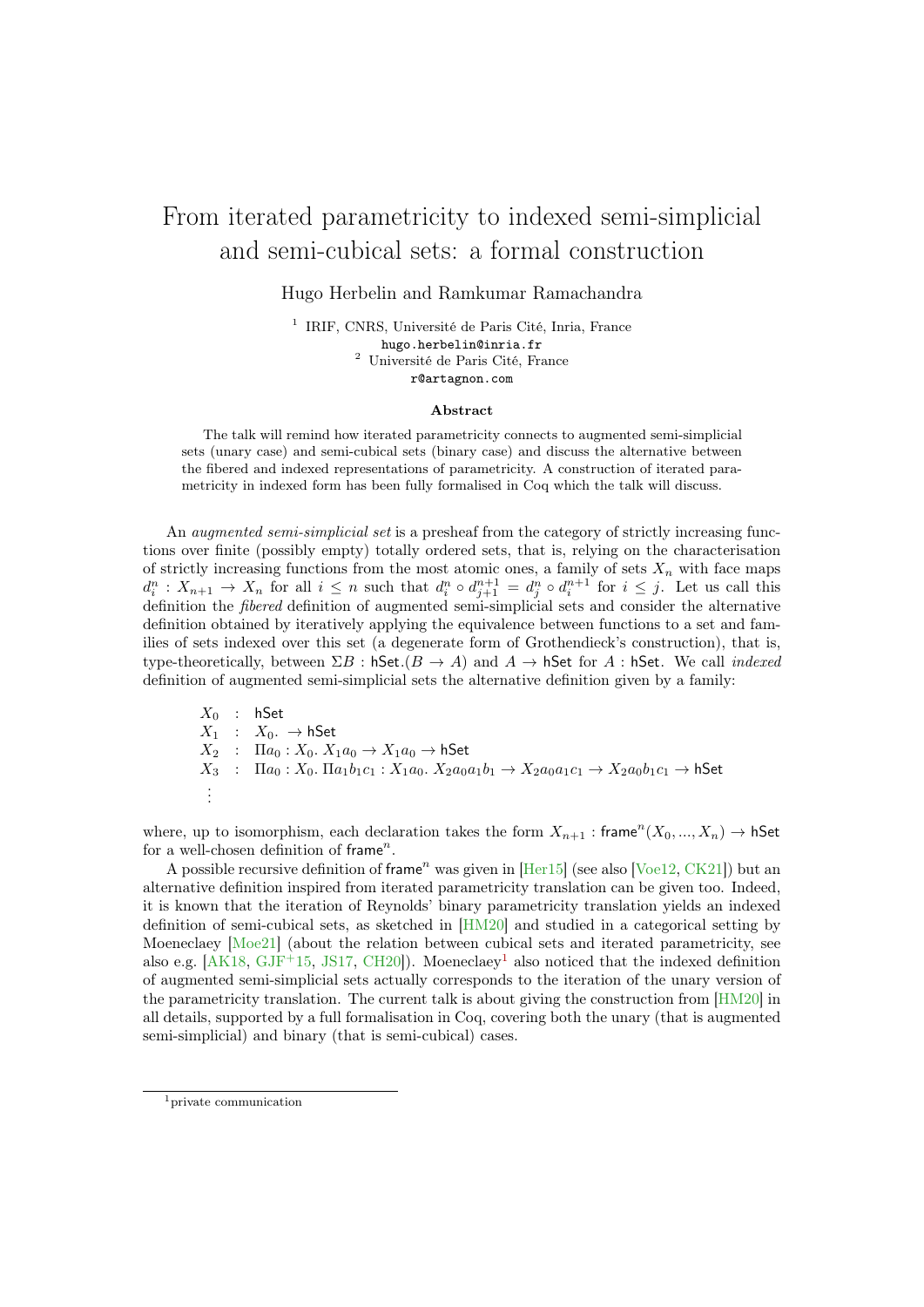The informal intuition behind the construction was given in [\[HM20\]](#page-2-3) which will be reminded in the talk. Fixing a universe level  $l$ , we now shortly explain the formal construction. It goes by inductively defining *n*-truncated sets  $X_l^{< n} : \mathsf{U}_{l+1}:$ 

$$
\begin{array}{ccc} X_l^{<0} & \triangleq & \text{unit} \\ X_l^{
$$

then take the coinductive closure of it:  $X_l \triangleq X_l^{\geq 0}(\star)$  where  $\star$  : unit defines the unit type, and, coinductively,  $X_l^{\geq n}(D) \triangleq \Sigma X$  : (frame $_l^n(D) \to \mathsf{hSet}_l$ ).  $X_l^{\geq n+1}(D,X)$ . Itself, frame $_l^n(D) \triangleq$ frame $_l^{n,n}(D)$ : hSet<sub>l</sub> is defined inductively by layers:

$$
\begin{array}{lclcl} \textup{frame}^{n,0}_{l} & \star & \triangleq & \textup{unit} \\ \textup{frame}^{n,p'+1}_{l} & D & \triangleq & \Sigma d : \textup{frame}^{n,p'}_{l}(D).\textup{layer}^{n,p'}_{l}(d) \end{array}
$$

where, for N the arity of the translation (here  $N = 1$  or  $N = 2$ ), a layer is made of N filled frames:

$$
\mathsf{layer}_l^{n,p}(d) \triangleq \Pi \varepsilon : [1,N].\, \mathsf{filler}_l^{n-1,p}(\mathsf{restr}_{\mathsf{frame},l,\varepsilon,p}^{n,p}(d))
$$

where, for  $D: X_l^{ and  $E: \mathsf{frame}_l^n(D) \to \mathsf{hSet}_l$ , we have that  $\mathsf{filler}_l^{n,p} : \mathsf{frame}_l^{n,p}(D) \to \mathsf{hSet}_l$  is$ itself defined by reverse induction from  $p$  to  $n$  by:

$$
\begin{array}{llll}\n\text{filler}_{l}^{n,p,[p=n]} & (d) & \triangleq & E(d) \\
\text{filler}_{l}^{n,p,[p
$$

In the definition of layers, for  $D: X_l^{ and  $d: \mathsf{frame}_l^{n,p}(D)$ , a family of$ restriction operators following the inductive structure of frames and playing the role of  $q$ - $\varepsilon$ -face for the indexed construction is used:

$$
\begin{array}{l} \mathsf{restr}_{\mathsf{frame},l,\varepsilon,q}^{n,p,[p\leq q
$$

The key case is

$$
\mathrm{restr}^{n,p,[p=q]}_{\mathrm{filler},l,\varepsilon,q}(b,\hspace{0.05cm}\underline{\ \ }\hspace{0.1cm} )\triangleq b\hspace{0.05cm}\varepsilon
$$

but it also requires for restr<sub>layer,l</sub> a coherence condition showing

$$
\textup{restr}_{\textup{frame},l,\varepsilon,q}^{n-1,p}(\textup{restr}_{\textup{frame},l,\omega,r}^{n,p}(d))=\textup{restr}_{\textup{frame},l,\omega,r}^{n-1,p}(\textup{restr}_{\textup{frame},l,\varepsilon,q+1}^{n,p}(d))
$$

for  $r \leq q$ . This is also proved by following the inductive structure of frames and it eventually holds because we reason in hSet.

Taking into account coherences, the construction at level  $n$  requires to know what has been built at level  $n-1$ ,  $n-2$  and  $n-3$ . Working by full well-founded induction turned out to be difficult, so, in the formalisation<sup>[2](#page-1-0)</sup>, we restrict ourselves to maintain only the needed last 3 levels at each stage. Note that the formalisation takes great benefit of Coq's strict Prop to equate all syntactically distinct proofs of a given inequality occurring in the development. It additionally uses a representation of inequality proofs "à la Yoneda" (i.e.  $n \leq y \ p \triangleq \Pi q$ ,  $q \leq n \to q \leq p$ ) to take benefit of even more definitional equalities in the proof.

<span id="page-1-0"></span><sup>2</sup>https://github.com/artagnon/bonak